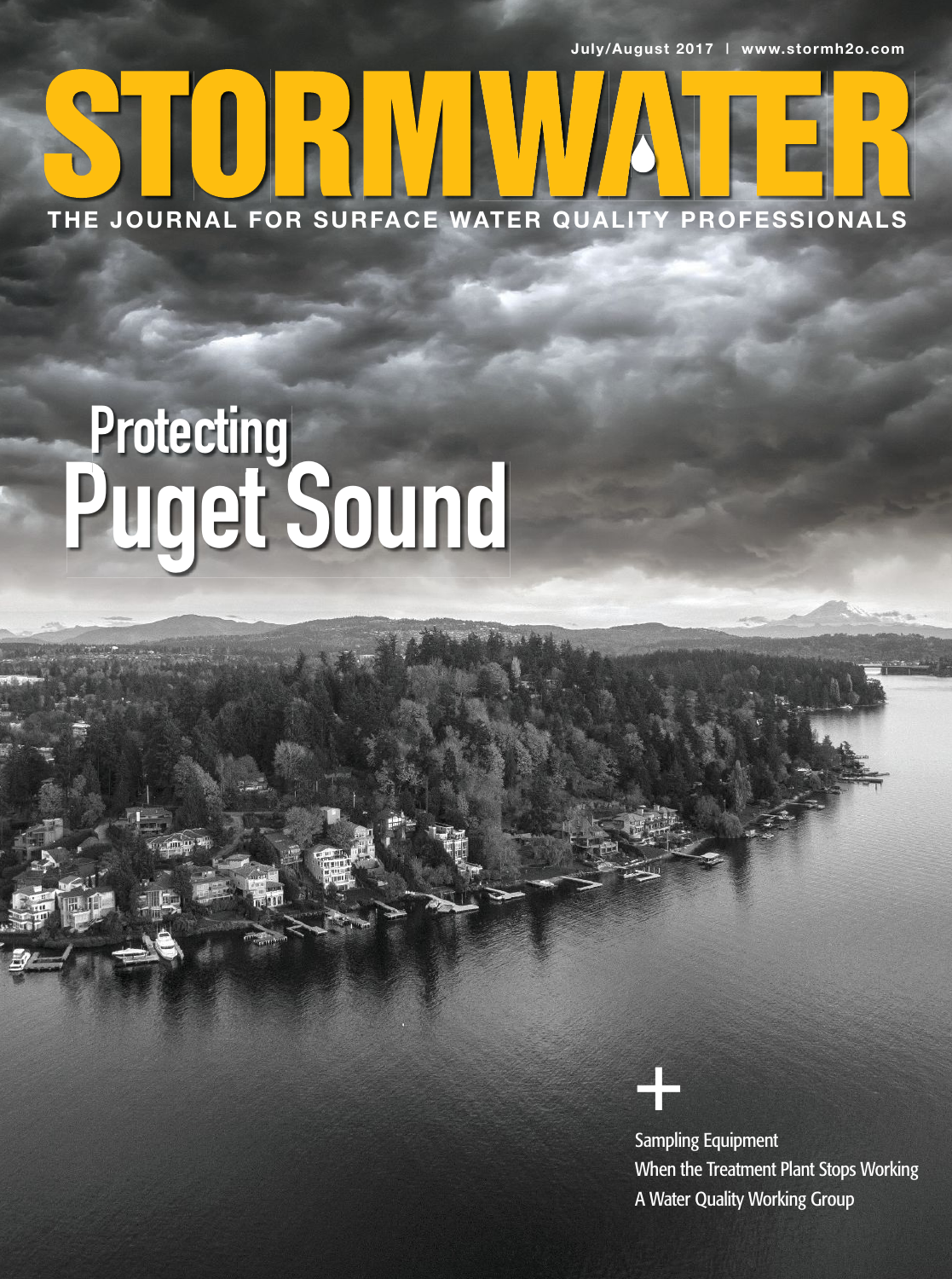### Gobernadora Multi-Purpose Basin Integrated flood management facility planning and design

ancho Mission Viejo (RMV),<br>
in partnership with Santa<br>
Margarita Water District<br>
(SMWD) and Orange<br>
County Public Works<br>
(OCPW), developed an innovative multiin partnership with Santa Margarita Water District (SMWD) and Orange County Public Works functioning water infrastructure system that reclaims an urban stormwater waste stream and provides regional flood control benefits.

The 26-acre Gobernadora Multi-Purpose basin provides multiple functions including:

- *Groundwater recharge*
- *Groundwater recovery*
- *Non-potable water reclamation*
- *Flood mitigation*
- *Urban stormwater treatment*
- *Stream stabilization and habitat restoration*
- *Wetlands and open water habitat*
- *Regional trail connection*

This system is successful due to its dynamic hydraulic operating system design incorporating fully automated controls that can respond to both low-flow and high-storm flow conditions in Gobernadora Creek. The system provides flexibility through multiple hydraulic systems including a dry-weather nuisance runoff diversion structure featuring a rubber inflatable dam system to divert flows into water-quality treatment cells, an elevated side weir to capture storm flows for peak flow storage, a secondary rubber dam for large flood flow water level control, and a pump station to transport treated flows for recycled water applications. The system's design accommodates a projected 350 to 800 acre-foot per year of dry-weather flow recovery, and provides storm flow detention up to the 100-year storm event.

#### **Background**

The Cañada Gobernadora watershed has an 11.1-square mile drainage area located within the larger regional San Juan Creek Watershed. The basin is also part of the San Diego Regional Water Quality Control Board (SDRWQCB) jurisdiction. The upper portion of the watershed has been developed over the past two decades primarily as the community of Coto de Caza, a private community with more than 4,000 dwelling units and several golf courses. Water service in the community is provided by SMWD. Coto de Caza was developed prior to the current water-quality regulations; therefore, no onsite detention, retention, or water-quality treatment facilities are located within the community. All urban runoff and storm flows from Coto de Caza are directed toward Gobernadora Creek, which is the main watercourse within the Gobernadora sub-basin. Urban

runoff and storm flows from this development have resulted in downstream erosion and sedimentation, excessive surface and groundwater flow, and degraded water quality. Additionally, the creek has experienced erosion damage from changes in surface runoff characteristics as well as increased continuous nuisance flows. Ongoing water-quality monitoring associated with the San Juan Creek Watershed/ Western San Mateo Creek Watershed Special Area Management Plan (SAMP), as well as the Southern Sub-Region Natural Communities Conservation Plan (NCCP), has provided extensive documentation of degraded water quality of both urban runoff and storm flows.

To address these issues, meet runoff capture and reuse goals, and meet various regulatory guidelines, SMWD in partnership with RMV agreed to construct the Gobernadora Multipurpose Basin as

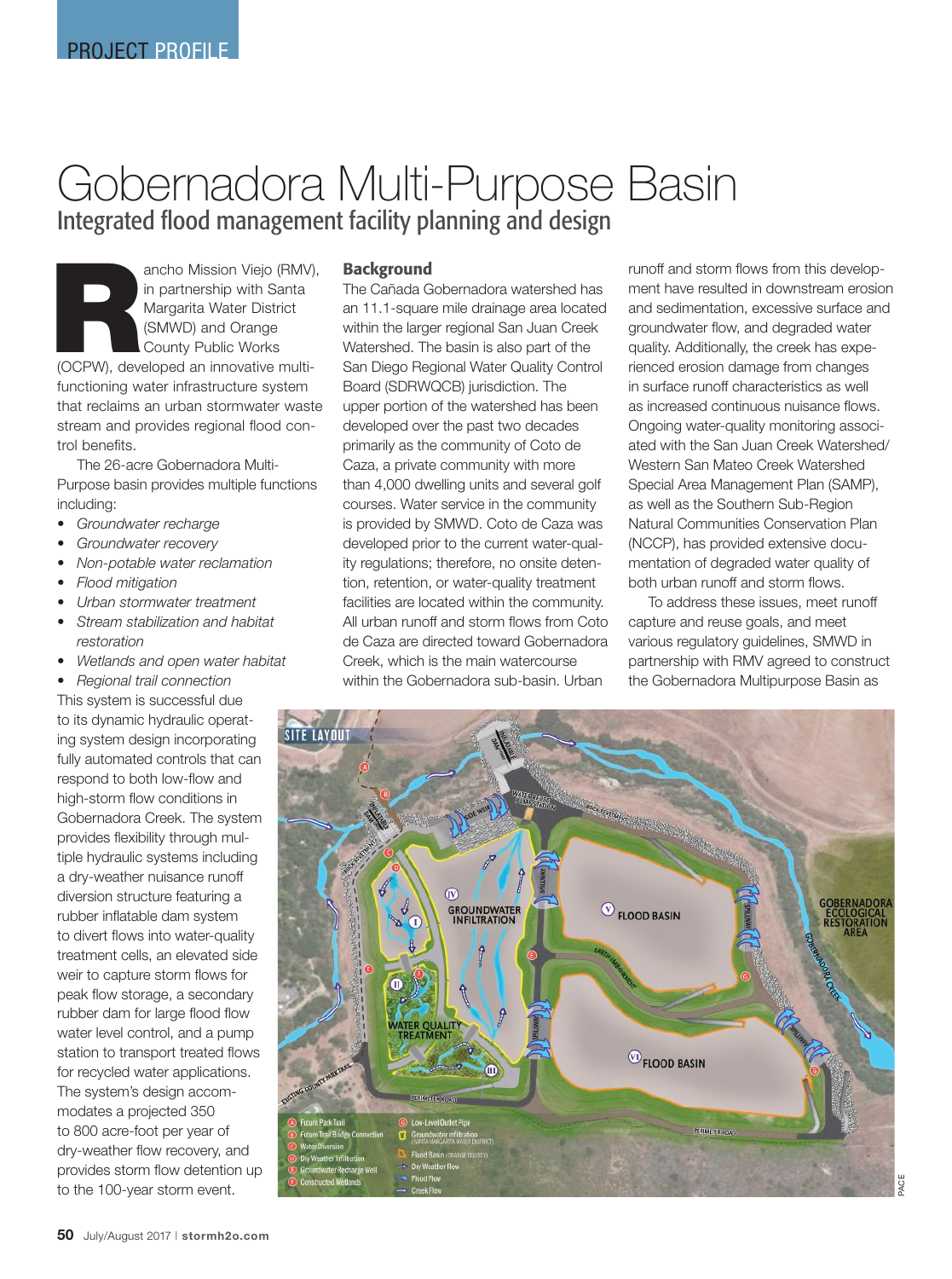a measure to respond to the existing erosion and sedimentation problems along Gobernadora Creek, as well as to provide detention to the high storm flows damaging downstream restoration habitat areas, arrest the excessive surface and groundwater originating upstream, and improve the degraded water quality along Gobernadora Creek. OCPW became a project partner to maintain operations of the lower basin for flood control functions.

The 26-acre Gobernadora Multipurpose Basin is located within an unincorporated portion of southeastern Orange County, approximately 2.5 miles north of Ortega Highway and 1 mile south of the eastern end of Oso Parkway. The basin is situated adjacent to Cañada Gobernadora, just downstream of its confluence with Wagon Wheel Creek and immediately south of the Coto de Caza community. The basin has a total drainage area of 7.8 square miles (approximately 5,000 acres), most of which is completely urbanized.

#### **Basin Features**

The multipurpose Gobernadora Basin is composed of several key elements, each of them fulfilling unique functions in terms of flood control, water-quality treatment, urban nuisance water recovery, and groundwater recovery. The facility is divided into two basins: a 10.9-acre upper basin and a 15.3-acre lower basin. The combined maximum flood control storage is approximately 120 acre-feet. The lower basin is further divided into two independent sub-basins connected to the upper basin via two 95-foot-long spillways. The upper basin is subdivided further into four interconnected water-quality cells that include a side weir alongside the east embankment for peak flow diversion and bypass of sediment to the natural alluvial channel, and a low-water diversion structure for the collection of nuisance flows generated from the upper watershed during dry-weather conditions.

Most of the treated dry-weather flow is captured by SMWD in the Gobernadora Basin and reclaimed back into an offsite non-potable water reservoir via a pump in the upper basin connected to an existing SMWD force main. To ensure a continued irrigation source for the Gobernadora Ecological Restoration Area, 0.3 cubic feet per second (cfs) of flows are purposely bypassed downstream. In addition, two

groundwater wells are located within the perimeter of the upper basin to capture part of the recharged groundwater that is conveyed to the basin pump station. The flood control function of the Gobernadora Basin is provided during wet-weather conditions by storing a portion of the storm hydrograph inside the upper and lower basins. Gravity outlets and emergency spillways are located along the south embankment of each lower cell to attenuate the downstream outflow into the Gobernadora Creek with the ability to facilitate a 1,500-year storm event.

#### **Upper Basin**

This facility occupies the northern half of the Gobernadora Basin footprint, and its main purpose is to improve the degraded urban nuisance flows and provide groundwater recharge for flows originating from the upper Gobernadora watershed, particularly during the dry season. The basin consists of four interconnected water-quality cells of varying shapes and areas. These cells have 2:1 side slopes, are separated by 3-foot-high, 20-footwide internal earthen embankments (berms), and are hydraulically connected by means of 18-inch pipes located underneath the internal embankments. In addition to the 18-inch culverts, the cells are equipped with intermediate overpour spillways in case the culverts become plugged. The four cells have a combined area of approximately 11 acres and have a minimum and maximum depth of 3.5 feet and 4.8 feet, respectively, with nearly 24 acre-feet of storage volume. Maintenance ramps are also included at specific locations along the internal embankments to allow access to the floors of the waterquality basins.

Dry-weather flows are conveyed into the upper basin from the creek through a 24-inch diversion culvert and sluice gate structure located near the southeast corner of cell 1. Because all four cells are hydraulically connected and their floor elevations gradually decrease from cell 1 to cell 4, the flow is forced to meander through each basin with a flowpath length of about 2,000 feet and terminates at a surface water pump station

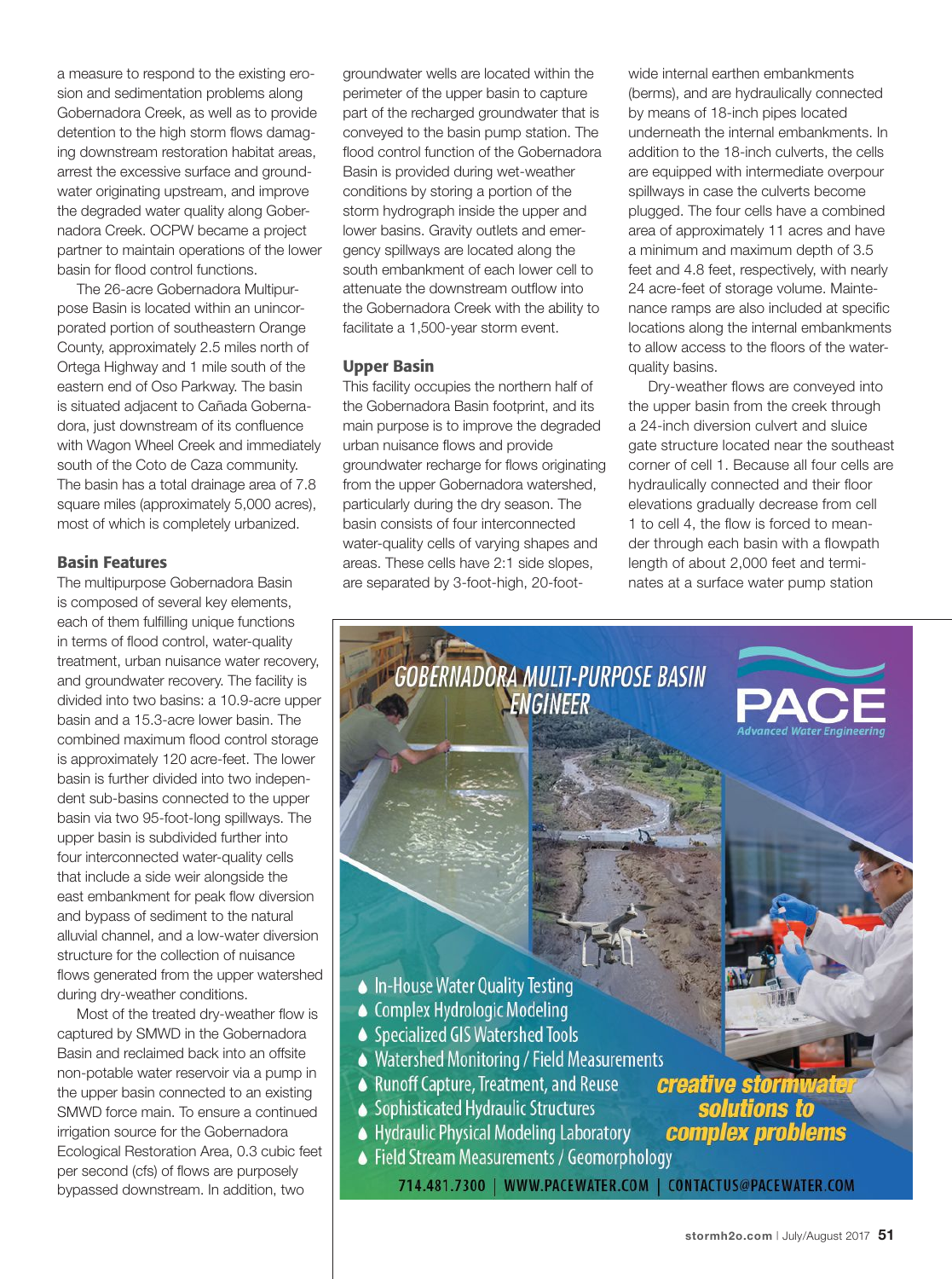at the southeast corner of cell 4. The first three cells have planted vegetation such as cattails and bulrush to provide treatment of the surface water. The final cell provides a final sedimentation polishing basin for the surface water as well as surface area for groundwater infiltration. Flows are able to percolate through the soil throughout the upper basin. Percolating flows are treated in the vadose or unsaturated zone of the aquifer before reaching the groundwater table.

A portion of this naturally treated flow is subsequently pumped into an existing 14-inch force main and conveyed to the SMWD Portola non-potable water reservoir. To ensure a continued irrigation source for downstream sensitive habitats, 0.3 cfs of the treated nuisance flow is bypassed using a variable height weir and a 24-inch outfall pipeline back into Gobernadora Creek.

*Dry-Weather Flow Diversion*  **System.** An in-creek control structure consists of an inflatable rubber dam (north air dam) designed to impound and redirect the nuisance flows toward the nuisance flow intake structure, which consists of a 24-inch, high-density polyethylene (HDPE), 75-foot-long culvert equipped with a 24-inch by 24-inch sluice gate and manhole structure. The north air dam is 70 feet long by 4 feet high when fully inflated. The dam remains inflated during dry-weather flows in order to convey these into the upper basin for waterquality treatment. Flows in the creek are allowed to spill over the rubber dam as long as the water depth above the crest does not exceed 6 inches. When this depth is reached, the dam automatically deflates and water is able to continue flowing downstream.

*Wet-Weather Flow Management*  **System.** Wet-weather flows are diverted into the upper basin by means of a 200-foot-long concrete, sharp-crested weir located along the upper basin east embankment and adjacent to the Gobernadora Creek. The purpose of this side weir is to intercept the peak flows from upper portion of the storm hydrograph for the 10-year through 100-year events



only and convey them into the upper basin. The facility consists of three main elements: the foundation structure, the weir crest, and an energy dissipator/stilling basin.

To optimize the performance of the side weir and provide adequate flood control during high flow events, a second in-channel inflatable rubber dam is located at the downstream end of the channel side weir. This facility consists of a 100-foot-wide, 6-foot-high air dam that will be inflated only for flood events greater than the 10-year flood. The goal of this structure is to increase the water levels upstream at the side weir so sufficient flow spills over. Downstream of the inflatable dam, a concrete apron transitions into a 3-foot-high hydraulic drop structure specially designed to dissipate the energy from the jet flow.

#### **Lower Basin**

The lower basin occupies the southern portion of the Gobernadora Basin footprint and has, as its main function, the storage of flood water volume during the passing of larger flow events. The basin is subdivided into two smaller sub-basins, cell 5 and cell 6. Each cell is connected to the upper basin via an independent 95-foot, wide-crested interconnection spillway. Each basin discharges back into Gobernadora Creek though a 36-inch reinforced concrete pipe gravity outlet structure with orifice plate for flood attenuation, and through a 95-footlong emergency spillway. Both of these outfall elements are located along the south embankment of each cell, with the emergency spillway located above the outlet structure. The storage volumes of cell 5 and cell 6, at 49.4 acre-feet and 49.7 acre-feet, respectively, justify their classification as non-DSOD dams (thus not under the jurisdiction of the California Division of Safety of Dams).

*Basin Interconnection Spillway.* This facility consists of two identical 95-foot-long spillways located along the internal embankment separating the upper and lower basins. Their main function is to divert excess flows into the lower basin once the storage capacity in the upper basin has been reached. This condition is expected to occur for storm events larger than the 10-year flood event. Under such conditions, flood flows intercepted by the side weir will first fill the available storage volume of the upper basin and later spill into the lower basin's cells 5 and 6. During dry-weather flows, the interconnection spillways will not be engaged. Instead, all nuisance flows will